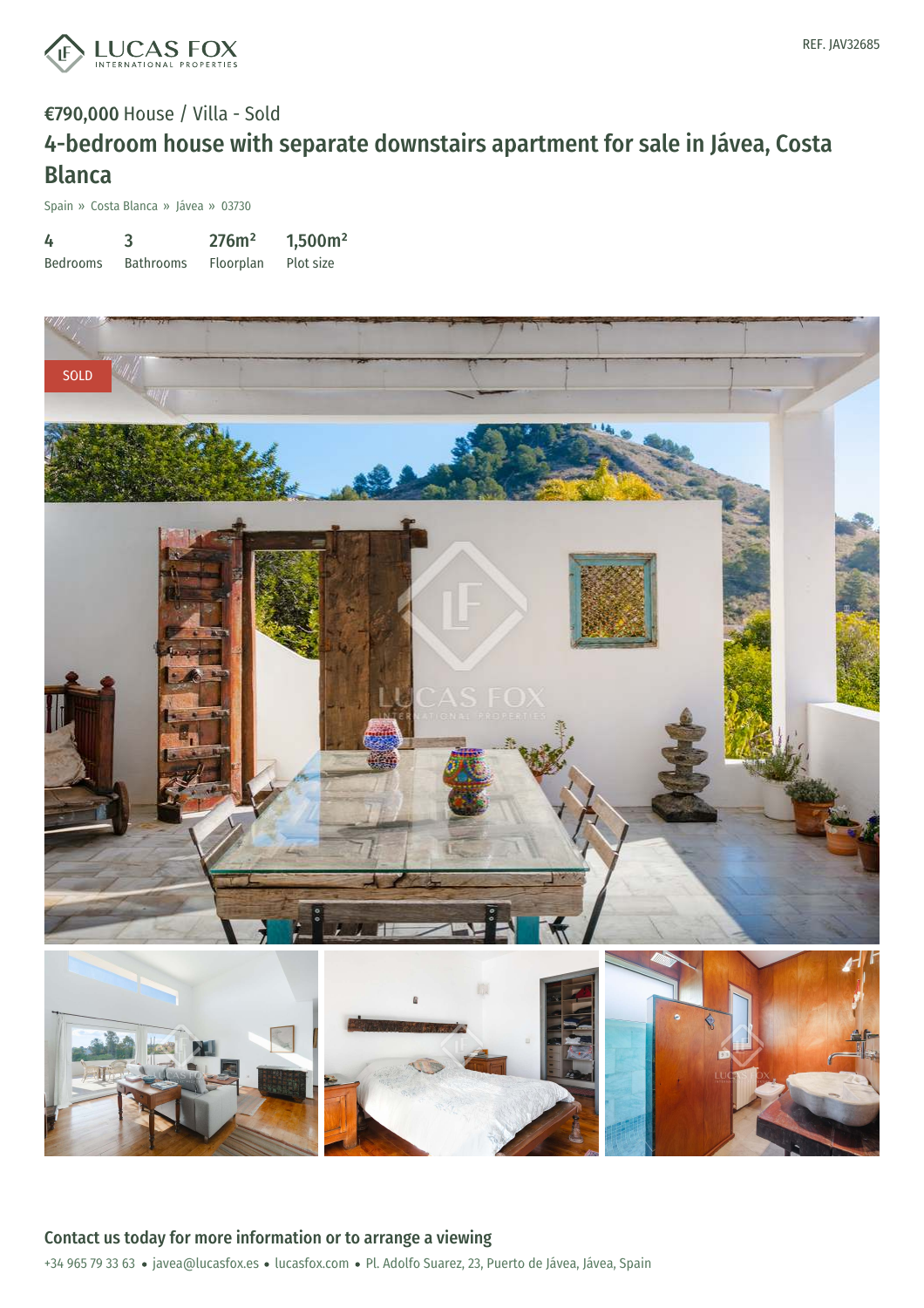

## €790,000 House / Villa - Sold 4-bedroom house with separate downstairs apartment for sale in Jávea, Costa Blanca

Spain » Costa Blanca » Jávea » 03730

4 Bedrooms 3 Bathrooms 276m² Floorplan 1,500m² Plot size

**OVERVIEW** 

### Beautiful south-facing, 4-bedroom villa, located in the sought after Castellans area, with views across the green valley and the Montgo mountain.

Located in a picturesque location, in a quiet cul-de-sac, this charming 4-bedroom villa, designed by the architect Manuel Jorge, offers a comfortable layout, with lots of natural light cascading in and a very large terrace to enjoy the beautiful views across the valley and towards the Montgo mountain.

An ornate wooden door opens into a large internal courtyard, and a further wooden front door grants access to this lovely home.

The entrance welcomes you straight into the living area, with high ceilings and lots of natural light. There is a wood burning fireplace in the lounge and the property also enjoys gas central heating.

To the left of the entrance is the open-plan kitchen and dining area. A practical utility room is located just off from the kitchen and also benefits from a private outdoor utility area.

Access to the large terrace is granted from both the dining and living areas. A wonderful outdoor space for entertaining or simply to relax and enjoy the open valley views.

This main level has 3 bedrooms and 2 bathrooms. All bedrooms have built-in wardrobes and the master bedroom has a walk-in wardrobe with an en-suite bathroom.

This property benefits from a separate downstairs apartment, accessed via an external staircase. This apartment has 1 double bedroom, 1 bathroom and a lounge/dining and kitchen area. Perfect for guests or rental opportunity.

The area around the 14x4 swimming pool is laid to lawn and the mature Mediterranean garden is easy maintenance thanks to the irrigation system. A large well, with pump, has also been installed to collect rain water.



[lucasfox.com/go/jav32685](https://www.lucasfox.com/go/jav32685)

Mountain views, Garden, Swimming pool, Marble flooring, Natural light, Wooden flooring, Air conditioning, Built-in wardrobes, Chill out area, Double glazing, Equipped Kitchen, Exterior, Fireplace, Heating, Interior, Near international schools, Pet-friendly, Utility room, Views, Walk-in wardrobe

#### Contact us today for more information or to arrange a viewing

+34 965 79 33 63 · javea@lucasfox.es · lucasfox.com · Pl. Adolfo Suarez, 23, Puerto de Jávea, Jávea, Spain